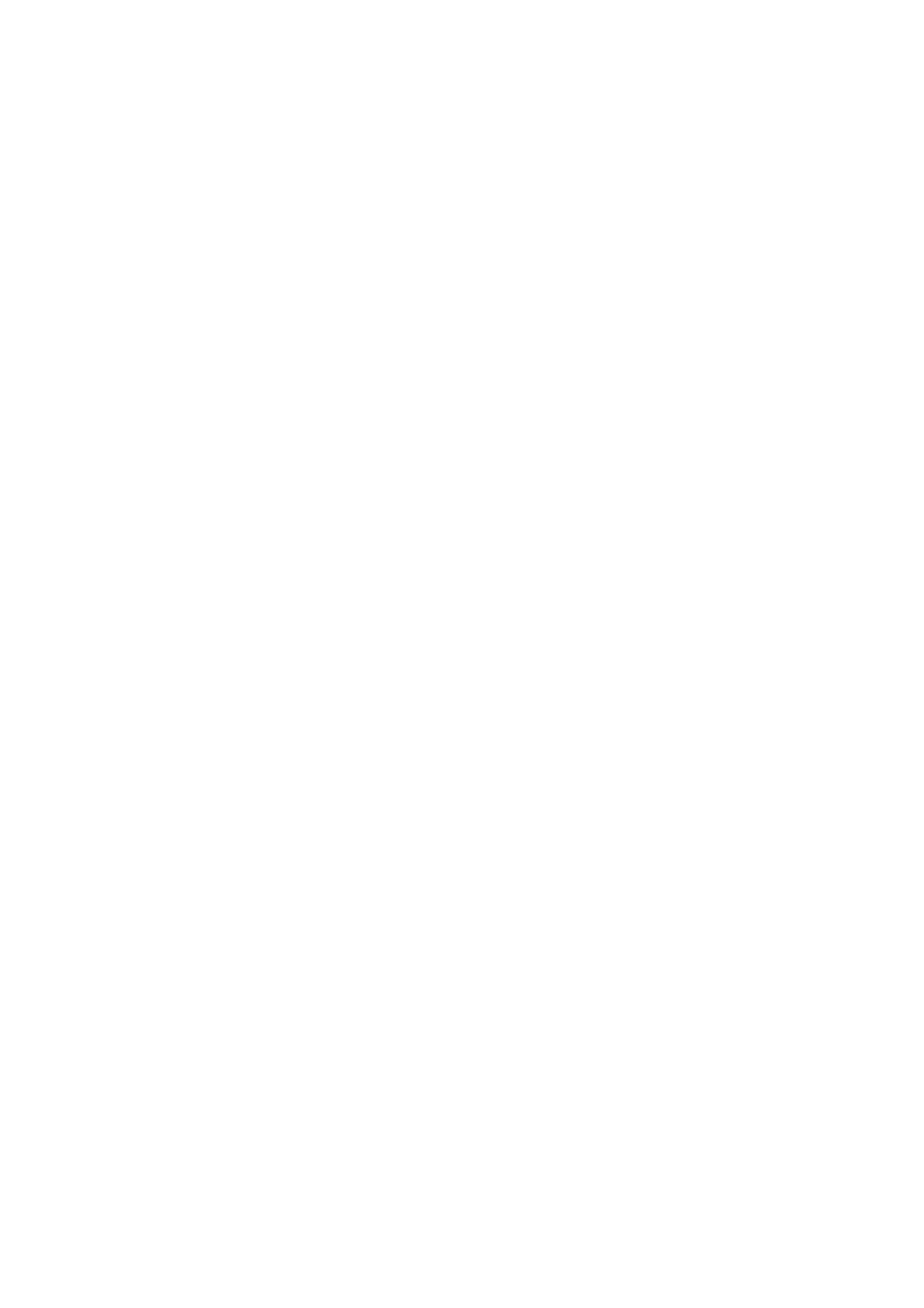

# **MTN/ECPD/60**

## 4-20mA Eddy Current Probe Driver

The MTN/ECPD/60 unit together with the MTN/EP series Eddy current Probe is a three wire, non-contact measurement system designed to monitor radial vibration of a rotating shaft. The driver is powered from a 24V dc supply and provides a 4-20mA signal Proportional to the amplitude of the vibration. The system is calibrated in house using a flat, low carbon steel grade SAE4140 target To give a linear output.

#### **Applications**

- Building Services
- Pumps
- Turbines
- · Direct PLC Interface

#### **MTN/ECPD/60**



| <b>Measurement Range</b>     | Using MTN/EP080                                                                                          |
|------------------------------|----------------------------------------------------------------------------------------------------------|
|                              | 0 to 125 µm peak to peak                                                                                 |
| Power Supply                 | $+24V \ @ \ 80 \text{ mA max}$                                                                           |
| Voltage Output               | (dependent upon probe)                                                                                   |
|                              | MTN/FP080 - 8 Volts/mm<br>MTN/EP200 - 3.6Volts/mm<br>MTN/EP340 - 2.0 Volts/mm<br>MTN/EP480 - 1.5Volts/mm |
| Max. Loop Resistance         | $Rmax = 800$                                                                                             |
| Linearity                    | +1% of full scale                                                                                        |
| <b>Frequency Range</b>       | AC Vibration (5Hz - 1kHz)                                                                                |
| <b>Operating Temperature</b> | -20°C to 80°C                                                                                            |
| Connectors                   | Probe – SMC miniature coaxial connector<br>Power/outputs – M4 screw terminals                            |
| Weight                       | 450g                                                                                                     |

### **Dimensions**